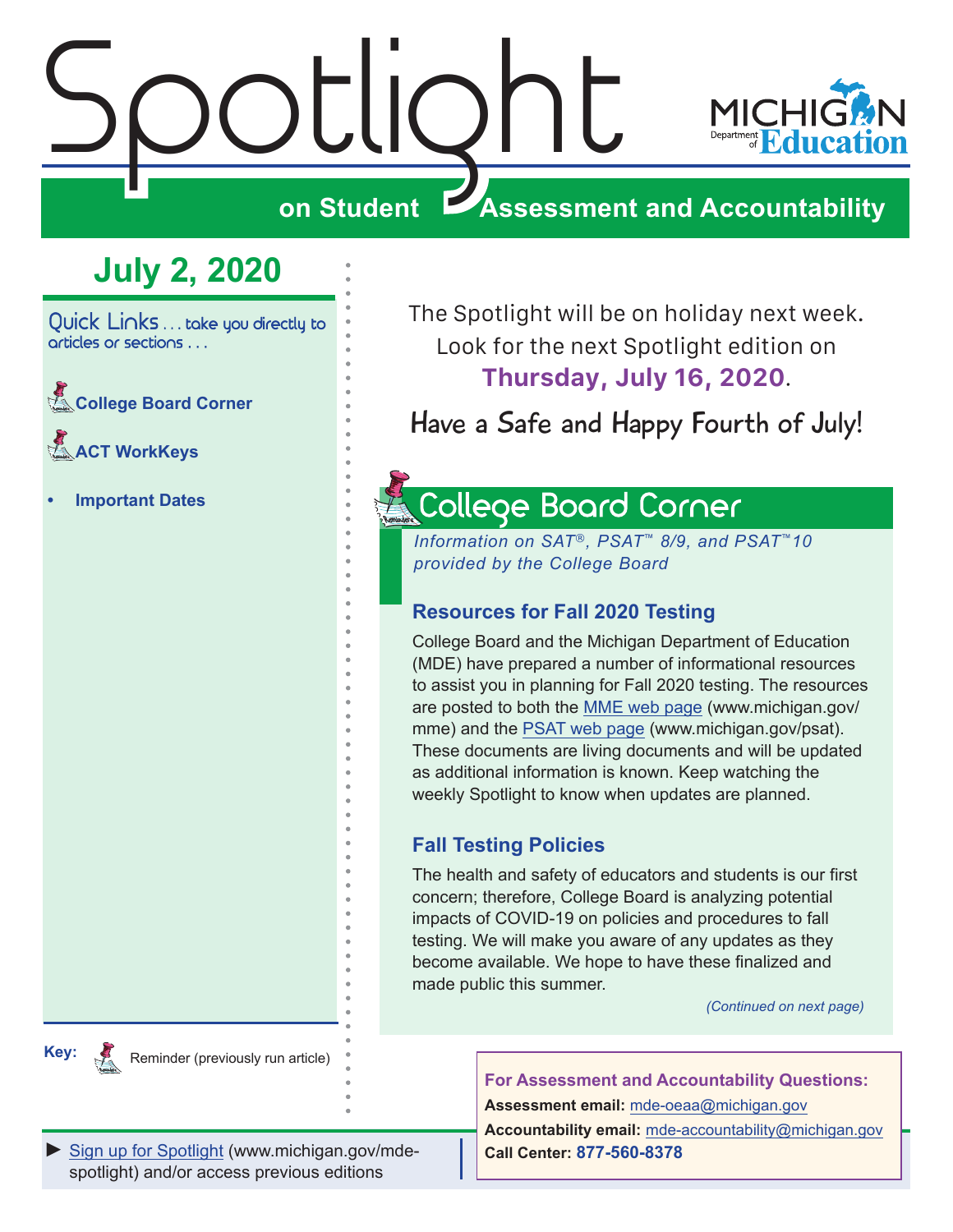# **Test Ordering Site is Open**

The College Board [test ordering site \(TOS\)](https://professionals.collegeboard.org/test-ordering-services) is now open to place orders for Fall 2020 testing. For schools that have never accessed TOS before, an email was sent on June 9 to principals and test coordinators with a one-time access code needed to use TOS. You can begin to place your orders once this access code is utilized. If you did not receive the email, contact the Michigan Educator Hotline (866-870-3127) to obtain your access code.

# **Ordering Reminders**

If you order assessments, grades, or test dates other than what is being provided by MDE, your school/district is responsible for paying for those assessments. Here are some examples:

1. If you order PSAT 8/9 for Grade 8, your school will receive an invoice for all Grade 8 tests, since MDE is only providing PSAT 8/9 for Grade 9. You can confirm which grades are being provided by MDE in the College Board test ordering site (TOS) on the page where you enter the number of standard test books you need for an assessment. A yellow box listing the eligible grades and/or assessments will be shown. You are not prohibited from administering the PSAT 8/9 to your grade 8 students (or any other grade); however, be aware that you are responsible for paying for those tests.

**THE FOLLOWING DISTRICT/STATE ARRANGED TO PAY FOR YOUR STUDENTS 9th Grade Covered by Michigan Department of Education** 

- 2. If you order SAT without Essay, your school will receive an invoice for those tests, since MDE is only providing the SAT with Essay.
- 3. If you order PSAT/NMSQT and choose Saturday, October 17, as your administration date, your school will receive an invoice for those tests, since MDE is providing the PSAT/ NMSQT only on October 14 or 28.
- 4. If you order SAT with Essay for a grade listed as "other", your school will receive an invoice for those tests, since MDE is providing the SAT with Essay for Grade 12.
	- a. This is especially important to note as you select the individual students for whom you are ordering accommodated SAT with Essay materials. Every student with an approved accommodation in grades 11 or 12 will be listed on this page in TOS. Ensure that only your 12th grade students are selected.
	- b. In the example below, the school would be responsible for Student B's test because the student has a grade listed as "Other".

| $\Box$ Select All | O All SAT<br>(without essay) | $\odot$ All SAT<br>w/essay | Filter by Grade | $\checkmark$ |
|-------------------|------------------------------|----------------------------|-----------------|--------------|
|                   |                              |                            |                 |              |
| ■ Student A       | $\circ$ SAT                  | <b>⊙</b> SAT w/Essay       | $12th$ Grade    |              |
| ■ Student B       | $\circ$ SAT                  | <b>⊙</b> SAT w/Essay       | Other           |              |
|                   |                              |                            |                 |              |

If you have students who are identified as "Other" in TOS, but will be in Grade 12 for the 2020-21 school year, work with your Services for Students with Disabilities (SSD) Coordinator to submit a

*(Continued on next page)*

**Call Center: 877-560-8378** (select appropriate option) for assistance with assessment or accountability issues

July 2, 2020 [Quick Links](#page-0-0) / [CB Corner](#page-0-1) / [ACT WorkKeys](#page-2-1) / [Important Dates](#page-3-1) 2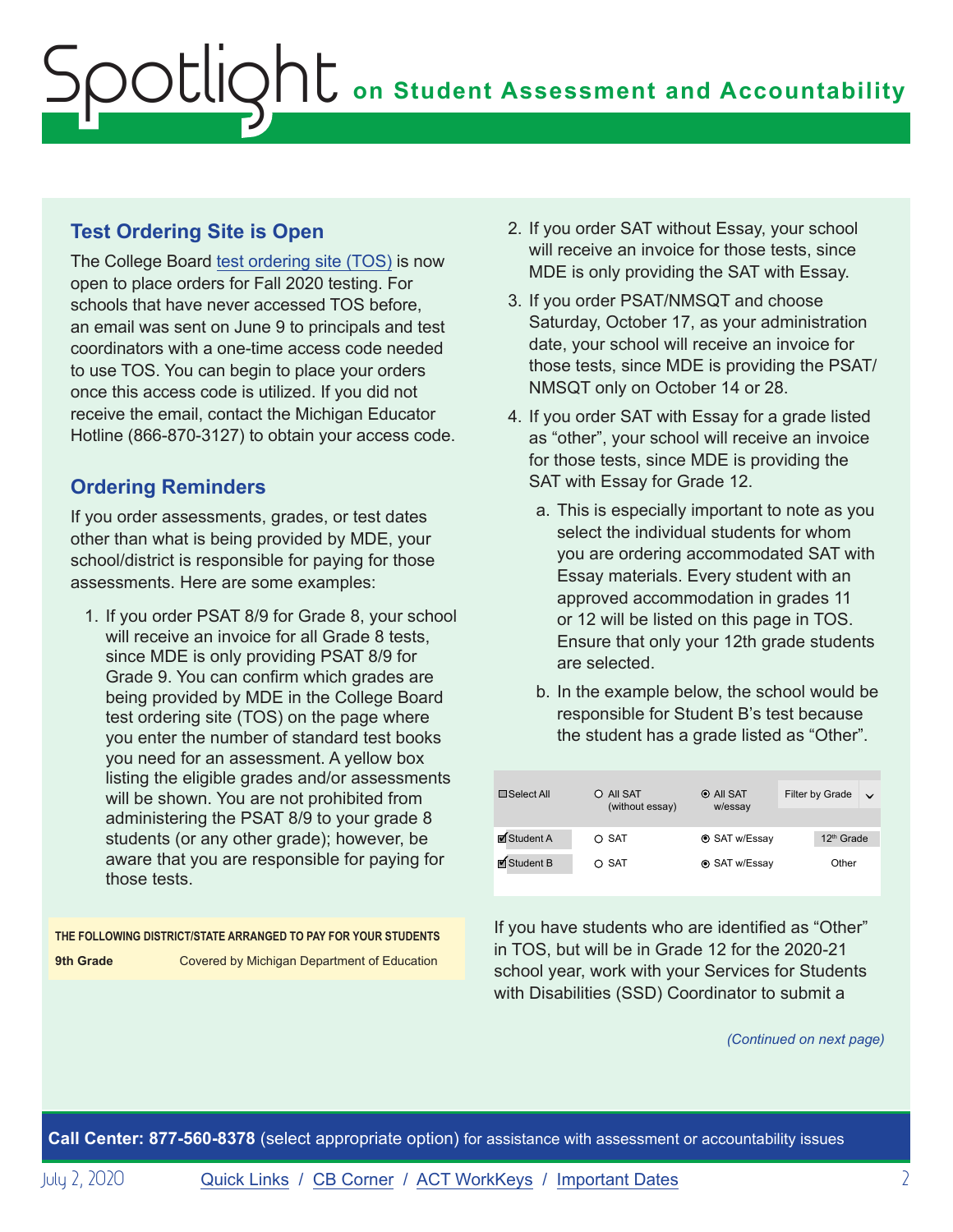<span id="page-2-0"></span>change request in order to update the student's expected graduation date in SSD Online. Once updated in SSD Online, the student should be correctly identified as 12th Grade in TOS.

Please confirm that your orders in TOS are accurate. Invoices will not be waived for incorrect orders. Orders can be adjusted, as needed, any time prior to the ordering deadline in TOS.

For information on the assessments, grades, and testing dates that are being provided by MDE, review this document posted on the [MME web](www.michigan.gov/mme)  [page](www.michigan.gov/mme) and the [PSAT web page](http://www.michigan.gov/psat):

# [Fall 2020 School Day Testing for MDE-Provided](https://www.michigan.gov/documents/mde/Fall_2020_School_Day_Testing_for_MDE_Provided_Assessments_690609_7.pdf)  [SAT with Essay, PSAT/ NMSQT, and PSAT 8/9:](https://www.michigan.gov/documents/mde/Fall_2020_School_Day_Testing_for_MDE_Provided_Assessments_690609_7.pdf)

- assessments to be administered to students in grades 9-12
- separate table with dates for each assessment
- information on accommodations
- systems used to support this testing
- parental consent for the Student Search **Service**
- additional information to help in the planning for Fall 2020 testing

# <span id="page-2-1"></span>**ACT**

Information on ACT<sup>®</sup> WorkKeys<sup>®</sup> provided by the ACT.

**Reminders** If you still have WorkKeys test materials in your school, refer to the [June 11, 2020 Spotlight](https://www.michigan.gov/documents/mde/Spotlight_6-11-20_693650_7.pdf)  [Newsletter](https://www.michigan.gov/documents/mde/Spotlight_6-11-20_693650_7.pdf) (www.michigan.gov/mde-spotlight) for information about packing and returning these test materials to ACT.

All secure test materials, including prepared student answer documents and test booklets, must be stored in a secure location until the WorkKeys Test Coordinator can return the WorkKeys test materials to ACT.

# **Contacting ACT**

If you have questions, you may:

- 1. contact ACT via the [Contact Us web page](http://www.act.org/aap/state/contact.html) [\(www.act.org/aap/state/contact.html\)](https://www.act.org/aap/state/contact.html)
- 2. call ACT at 800-553-6244 between 9:30 a.m. – 6:00 p.m. ET
	- standard time: ext. 2800
	- accommodations: ext.1788
- 3. email accommodations questions to [ACTStateAccoms@act.org](mailto:ACTStateAccoms%40act.org?subject=)

**Call Center: 877-560-8378** (select appropriate option) for assistance with assessment or accountability issues

July 2, 2020 **[Quick Links](#page-0-0) / [CB Corner](#page-0-1) / [ACT WorkKeys](#page-2-1) / [Important Dates](#page-3-1)** 3